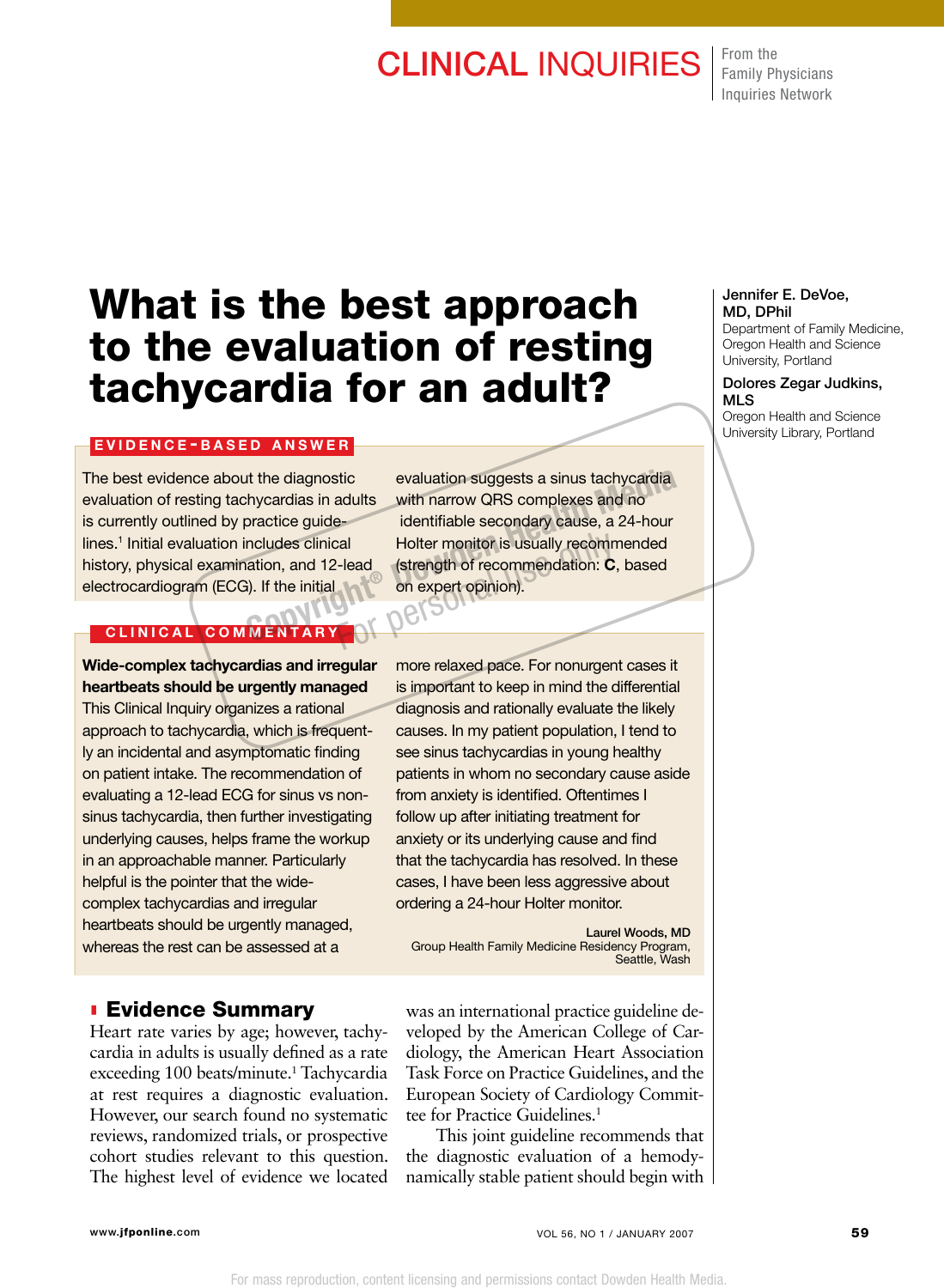If a 12-lead ECG suggests sinus tachycardia with narrow QRS complexes and no secondary cause, a 24-hour Holter monitor is recommended

| TABLE                                                                            |
|----------------------------------------------------------------------------------|
| <b>Potential secondary causes of</b><br>resting sinus tachycardia <sup>5-7</sup> |
| Hyperthyroidism                                                                  |
| Fever                                                                            |
| Sepsis                                                                           |
| Anxiety                                                                          |
| Pheochromocytoma                                                                 |
| Anemia                                                                           |
| <b>Hypotension and shock</b>                                                     |
| Pulmonary embolism                                                               |
| Acute coronary ischemia and myocardial infarction                                |
| Heart failure                                                                    |
| Chronic pulmonary disease                                                        |
| Hypoxia                                                                          |
| Exposure to medications, stimulants,<br>or illicit drugs                         |
| Malignancy                                                                       |
| Pregnancy                                                                        |

a clinical history, physical examination with relevant labs, and 12-lead ECG.<sup>1</sup> Many patients with tachycardia are asymptomatic; however, common symptoms and complaints include palpitations, fatigue, lightheadedness, chest discomfort, dyspnea, presyncope, or syncope.<sup>1</sup> If the patient has experienced symptoms, it is of crucial importance to obtain a clinical history describing the pattern in terms of the number of episodes, duration, frequency, mode of onset, and possible triggers.<sup>1</sup>

The main goals of the physical examination, labs, and the 12-lead ECG are to determine if the patient has a sinus or nonsinus tachycardia and to look for other findings that may suggest either a cause for the tachycardia or any complications resulting from the tachycardia.

First, determine if the patient's heartbeat is regular or irregular. Atrial flutter and atrial fibrillation are common causes of an irregular heartbeat that can easily be diagnosed with a 12-lead ECG. Second, determine the width of the QRS interval: narrow QRS complex tachycardias are

supraventricular (from the sinus node, the atria, and the atrioventricular junction) in origin, and wide QRS complex tachycardias are usually ventricular (from all sites below the AV junction).<sup>2,3</sup> If an irregular heartbeat or wide-complex tachycardia is detected, appropriate management (including possible urgent referrals) should begin immediately.<sup>1</sup> A stable patient with a regular rhythm and a narrow QRS complex can be further investigated at a more relaxed pace.

Refer to the **TABLE** for a listing of common secondary causes for sinus tachycardia, which should direct lab investigations. If no secondary cause is easily identifiable, a 24-hour monitor is recommended as the next step.

## Recommendations from Others

Textbook chapters and other review articles regarding this topic describe a similar initial evaluation and provide further details about interpreting the 12-lead  $ECG<sub>1</sub><sup>2–7</sup>$  The most relevant and recent review article suggests that further investigation of narrow QRS complex tachycardias with a regular rate currently involves 4 diagnostic categories: normal sinus tachycardia (ie, secondary cause can be identified), inappropriate sinus tachycardia (IST), postural orthostatic tachycardia syndrome (POTS), and sinus node reentry tachycardia (SNRT).4

If a secondary cause is identified, it should be treated appropriately. If no underlying cause is discovered, a 24-hour Holter monitor is recommended.

Persistent sinus tachycardia (sometimes with nocturnal normalization of heart rate) is diagnosed as IST.<sup>4</sup> If the monitor shows paroxysmal episodes of sinus tachycardia, determine if they are triggered by orthostasis and relieved by recumbency (confirm with head upright tilt test) to make the diagnosis of POTS. If it is not POTS, the recordings from the 24 hour Holter monitor help make the diagnosis of SNRT, which consists of sudden, paroxysmal, and usually nonsustained